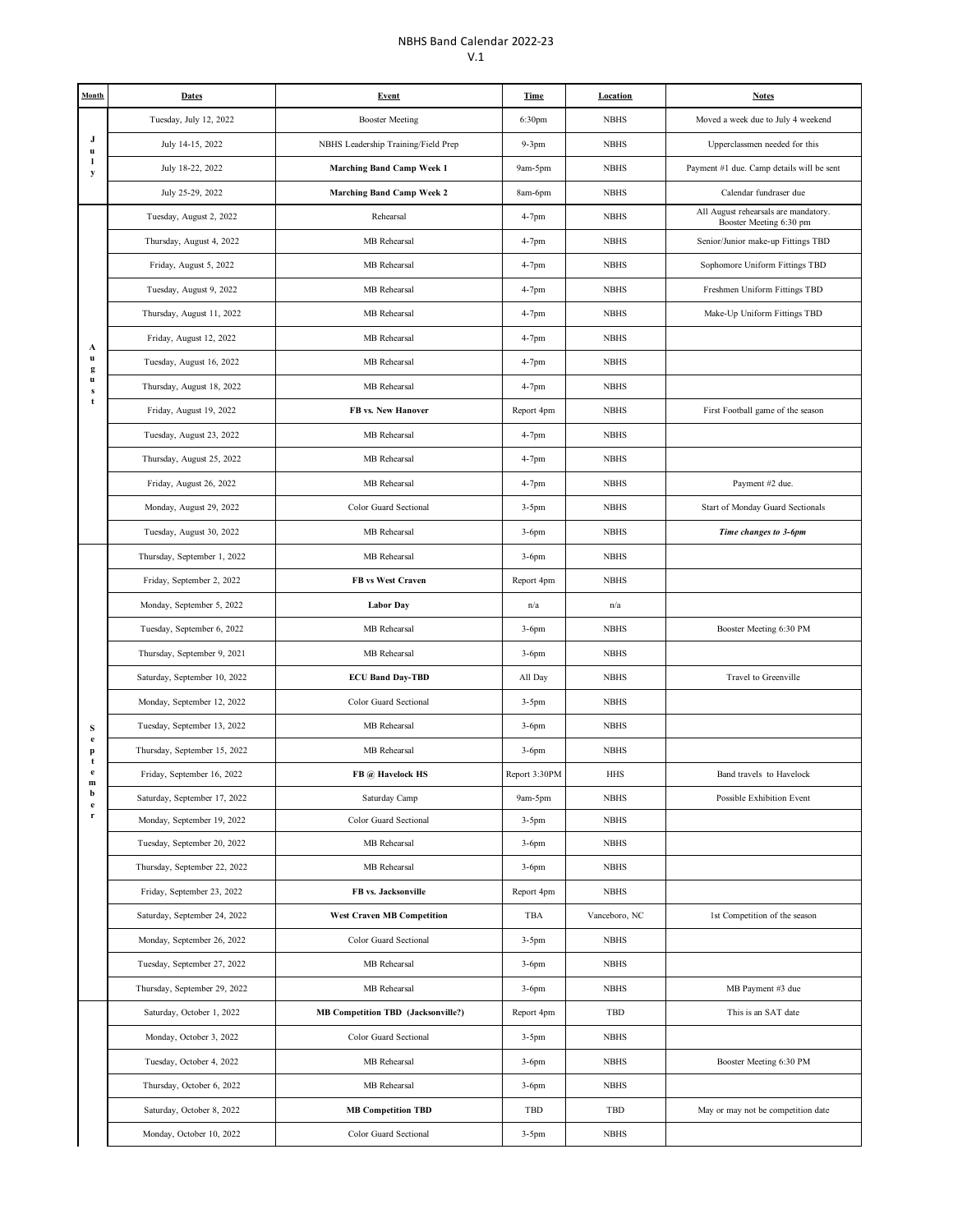## NBHS Band Calendar 2022-23 V.1

|                                                            | Tuesday, October 11, 2022   | MB Rehearsal                                 | $3-6$ pm    | <b>NBHS</b>               |                                                                         |
|------------------------------------------------------------|-----------------------------|----------------------------------------------|-------------|---------------------------|-------------------------------------------------------------------------|
| $\mathbf 0$<br>$\mathbf c$<br>t<br>$\bf{0}$<br>b<br>e<br>r | Thursday, October 13, 2022  | MB Rehearsal                                 | $3-6$ pm    | <b>NBHS</b>               |                                                                         |
|                                                            | Friday, October 14, 2022    | FB vs. Rose (Homecoming)                     | Report 4pm  | <b>NBHS</b>               | We will need to leave for Winston-Salem this<br>night.                  |
|                                                            | Saturday, October 15, 2022  | <b>MB Competition-BOA Winston-Salem</b>      | TBA         | Wake Forest University    | Will need be staying in hotel the night before. All<br>day event.       |
|                                                            | Tuesday, October 18, 2022   | MB Rehearsal                                 | $3-6$ pm    | <b>NBHS</b>               |                                                                         |
|                                                            | Thursday, October 20, 2022  | MB Rehearsal                                 | $3-6$ pm    | <b>NBHS</b>               |                                                                         |
|                                                            | Friday, October 21, 2022    | FB vs. Conley (Senior Night)                 | Report 4pm  | <b>NBHS</b>               | Senior Parents Chaperone                                                |
|                                                            | Saturday, October 22, 2022  | Weekend Off (No competition)                 | n/a         | n/a                       |                                                                         |
|                                                            | Tuesday, October 25, 2022   | MB Rehearsal                                 | 3-6pm       | <b>NBHS</b>               |                                                                         |
|                                                            | Thursday, October 27, 2022  | MB Rehearsal                                 | $3-6$ pm    | <b>NBHS</b>               | MB Payment #4 due                                                       |
|                                                            | Saturday, October 29, 2022  | <b>Havelock MB Competition</b>               | TBA         | Havelock, NC              | Last MB competition of the year                                         |
|                                                            | Tuesday, November 1, 2022   | <b>Booster Meeting</b>                       | 6:30 PM     | <b>NBHS</b>               |                                                                         |
|                                                            | Saturday, November 6, 2021  | <b>SAT Date</b>                              |             |                           | Use this date to avoid conflicts                                        |
| N<br>$\bf{o}$                                              | Tuesday, November 8, 2022   | Parade Practice #1                           | $3-5$ pm    | <b>NBHS</b>               |                                                                         |
| v<br>e                                                     | Friday, November 11, 2022   | <b>FB Play-off TBD</b>                       | <b>TBD</b>  | TBD                       |                                                                         |
| $\mathbf{m}$<br>b                                          | Tuesday, November 15, 2022  | Parade Practice #2                           | $3-5$ pm    | <b>NBHS</b>               |                                                                         |
| e<br>r                                                     | Friday, November 18, 2022   | FB Play-off TBD                              | <b>TBD</b>  | <b>TBA</b>                |                                                                         |
|                                                            | Friday, November 25, 2022   | <b>FB Play-off TBD</b>                       | <b>TBD</b>  | TBA                       |                                                                         |
|                                                            | Tuesday, November 29, 2022  | Parade Practice #3                           | $3-5$ pm    | <b>NBHS</b>               | MB Payment #5 due                                                       |
|                                                            | Thursday, December 1, 2022  | Parade Practice #4                           | $3-5$ pm    | <b>NBHS</b>               |                                                                         |
| D<br>e                                                     | Friday, December 2, 2022    | FB Play-off TBD                              | TBD         | TBA                       |                                                                         |
| c<br>$\mathbf e$                                           | Saturday, December 3, 2022  | New Bern Parade<br>(SAT Date)                | afternnoon  | Downtown NB               | Students may register for SAT and then come to<br>parade that afternoon |
| m<br>b                                                     | Sunday, December 4, 2022    | <b>Trent Woods Parade</b>                    | afternoon   | <b>Bangert Elementary</b> |                                                                         |
| $\mathbf e$<br>r                                           | Tuesday, December 6, 2022   | <b>Booster Meeting</b>                       | 6:30pm      | <b>NBHS</b>               |                                                                         |
|                                                            | Monday, December 12, 2022   | <b>NBHS Winter Band Concert</b>              | 6:30 PM     | GCF or NBHS               | Final Band Payment due this week                                        |
| J<br>a                                                     | Tuesday, January 10, 2023   | <b>Booster Meeting</b>                       | 6:30 PM     | <b>NBHS</b>               |                                                                         |
| $\bf n$                                                    | Saturday, January 14, 2023  | <b>All-Distric Band Auditions</b>            | TBA         | Greenville, NC            | Weather Make Up date is 1/21                                            |
|                                                            | Thursday, Feb 2-4, 2023     | <b>NCBA Eastern All-District Band Clinic</b> | All Day     | Greenville, NC            | Concert Saturday                                                        |
| F                                                          | Tuesday, February 7, 2023   | <b>Booster Meeting</b>                       | 6:30 PM     | <b>NBHS</b>               |                                                                         |
| b                                                          | Saturday, February 11, 2023 | Mattress Sale Fundraiser                     | TBA         | NBHS or GCF               |                                                                         |
|                                                            | Friday, Feb. 25-27, 2022    | All Region Orchestra Clinic                  |             | TBA                       |                                                                         |
| М<br>a                                                     | Saturday, March 4, 2023     | <b>All-State Band Auditions</b>              | TBD         | Lexington, NC             | Make up date is March 11                                                |
| r<br>$\mathbf c$                                           | Tuesday, March 7, 2023      | <b>Booster Meeting</b>                       | 6:30 PM     | <b>NBHS</b>               |                                                                         |
| h                                                          | March 13-16, 2023           | <b>HS Concert MPA-Dates TBD</b>              | <b>TBA</b>  | Havelock, NC              | Exact dates TBA                                                         |
|                                                            | April 1-2, 2023             | <b>AIA Championships</b>                     | <b>TBA</b>  | Fayetteville, NC          | Guard Saturday, Percussion Sunday                                       |
| A<br>p                                                     | Tuesday, April 4, 2023      | <b>Booster Meeting</b>                       | 6:30 PM     | <b>NBHS</b>               |                                                                         |
| r<br>i                                                     | April 21-23. 2023           | Possible Spring Band and Chorus Trip         |             | TBA                       |                                                                         |
| п                                                          | April 28-30, 2023           | <b>All-State Band Clinic</b>                 |             | UNC-Greensboro            |                                                                         |
|                                                            | TBA                         | Color Guard/Perc Try-outs and Open Gyms      | TBA         | <b>NBHS</b>               |                                                                         |
| М                                                          | Tuesday, May 2, 2023        | <b>Booster Meeting</b>                       | 6:30 PM     | <b>NBHS</b>               |                                                                         |
|                                                            | Saturday, May 13, 2023      | Solo and Ensemble MPA                        | 8:30-5:00pm | <b>NBHS</b>               | Mandatory for students. NBHS is hosting and<br>running event            |
| a<br>y                                                     | Tuesday, May 23, 2023       | <b>NBHS Spring Band Concert</b>              | 6:30pm      | GCF MS or NBHS            |                                                                         |
|                                                            | Tuesday, May 30, 2023       | Annual Band Award Banquet                    | TBD         | TBD                       | Semi-Formal event                                                       |